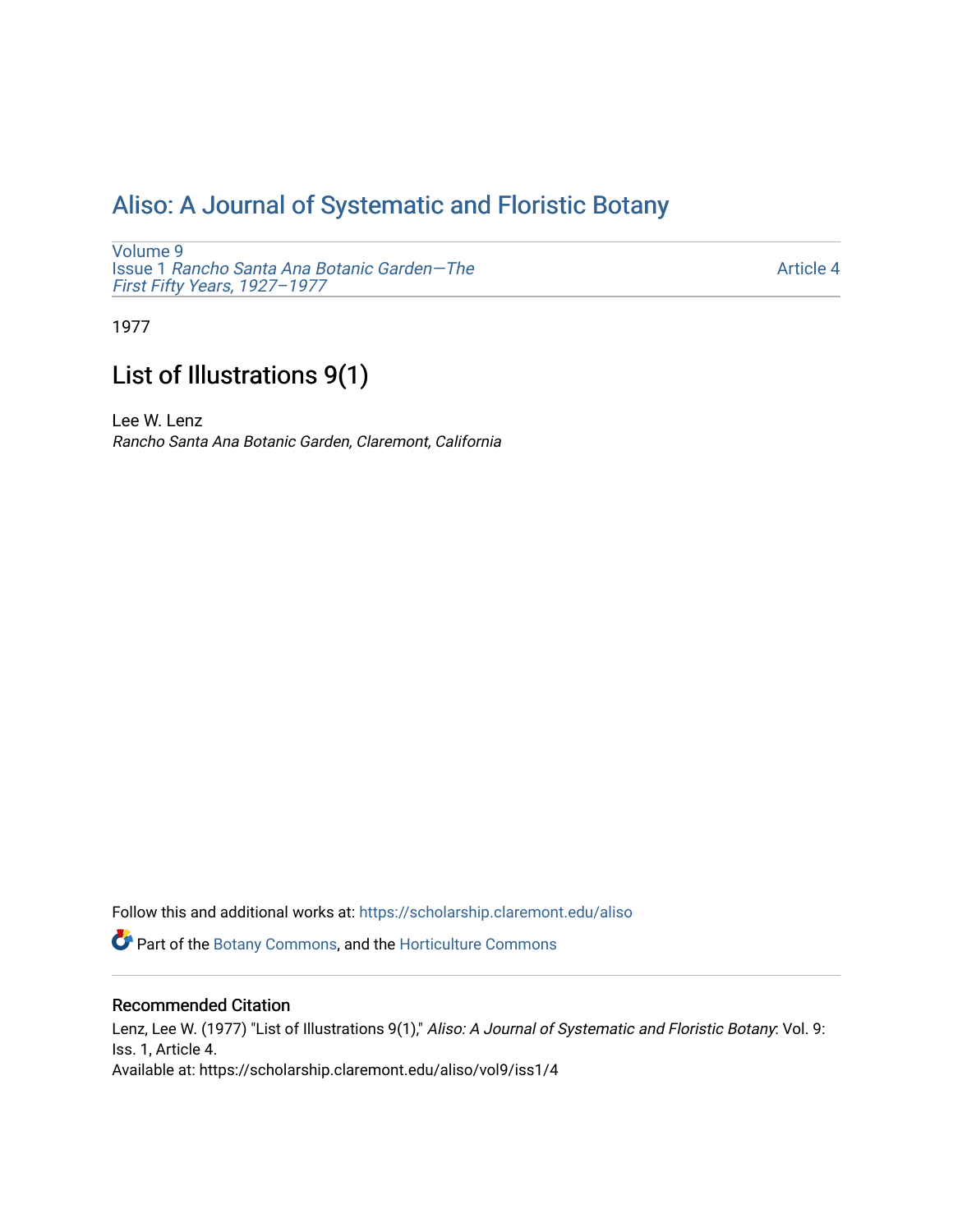## **LIST OF ILLUSTRATIONS**

*Unless otherwise indicated, all illustrations are from photographs by the author and were taken in the botanic garden at Claremont. Photographs in the botanic garden collections are abbreviated RSA.* 

| Frontispiece: Susanna Bixby Bryant (1880–1946). From a photo-         |                |
|-----------------------------------------------------------------------|----------------|
| graph of the Pomona College Board of Trustees, 18 September 1941.     |                |
| Courtesy of the Honnold Library.                                      | ii             |
| John William Bixby (1848–1887), date unknown, RSA.                    | $\overline{4}$ |
| Botanic garden site, Rancho Santa Ana, ca. 1926. Photograph by        |                |
| Braunton, RSA.                                                        | 16             |
| Our lord's candle (Yucca whipplei ssp. parishii). Photograph by J. O. |                |
| Hickox, RSA.                                                          | 20             |
| Bryant country home, October 1937, RSA.                               | 28             |
| Board of Trustees, Councilors and Staff, 28 April 1934, RSA.          | 35             |
| Carl Brandt Wolf, Saddlebag Lake, 17 August 1933, RSA.                | 48             |
| Orange County Sanctuary, 12 May 1934, RSA.                            | 54             |
| Fivespot Nemophila (Nemophila maculata) being grown for seed.         | 58             |
| Alice Eastwood at Rancho Santa Ana, date unknown. Photograph          |                |
| by Wolf, RSA.                                                         | 61             |
| Willis Linn Jepson in the Kelso Sand Dunes, 1 May 1941. Photograph    |                |
| by Wolf. RSA.                                                         | 67             |
| LeRoy Abrams in camp below Horse Thief Springs, Kingston Mts.,        |                |
| Mojave Desert, 14 May 1941. Photograph by Wolf.                       | 70             |
| Panoramic view of botanic garden and Santa Ana Mts., ca. 1950,        |                |
| RSA.                                                                  | 72             |
| Map showing area of botanic garden burned in the fire of 8 November   |                |
| 1943, RSA.                                                            | 75             |
| Reproduction of a watercolor painting of Claremont and vicinity by an |                |
| unknown artist, ca. 1905. Courtesy of Honnold Library.                | 78             |
| Administration building at Claremont (top). Entrance to the botanic   |                |
| garden.                                                               | 82             |
| Administration building at Claremont.                                 | 85             |
| Looking north from administration building, San Gabriel Mts. in dis-  |                |
| tance, snow-capped Mt. San Antonio left center.                       | 89             |
| Joshua Tree (Yucca brevifolia) in Mojave Desert, San Gabriel Mts.     |                |
| in distance, snow-capped Mt. San Antonio shown on right. Photo-       |                |
| graph by Frampton.                                                    | 92             |
| Young grove of giant sequoia (Sequoiadendron giganteum) in botanic    |                |
| garden.                                                               | 95             |
|                                                                       |                |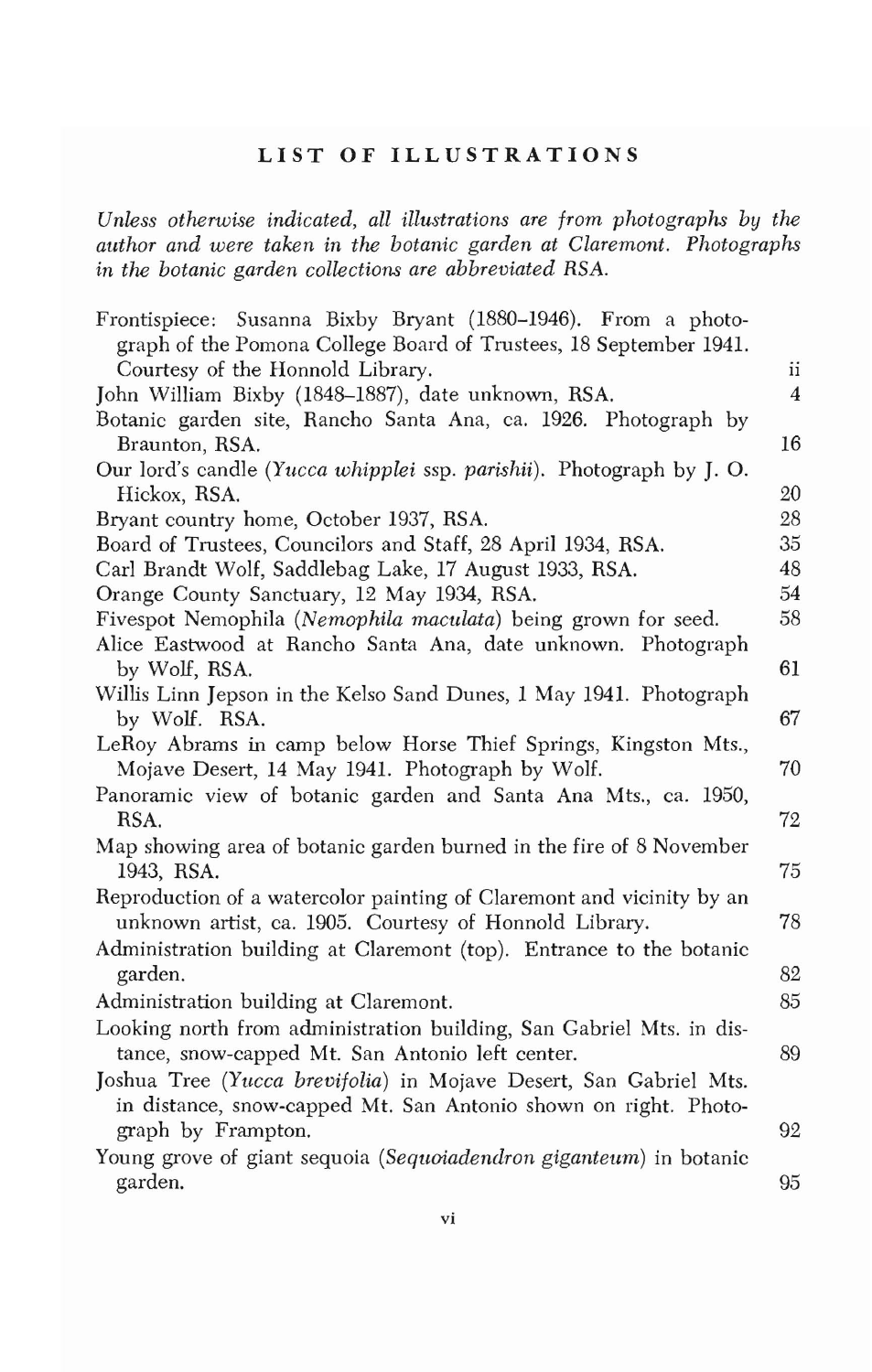| Plant community area with portion of Joshua tree woodland.            | 97  |
|-----------------------------------------------------------------------|-----|
| Herbarium and library.                                                | 100 |
| Dr Philip A. Munz (left) and Dr Lee W. Lenz, 1967. Photograph by      |     |
| Wentzel.                                                              | 103 |
| Centuries old live oak (Quercus agrifolia) line the eastern edge of   |     |
| mesa.                                                                 | 105 |
| Laboratory annex.                                                     | 107 |
| Graduate student Bruce Tucker in mycological laboratory.              | 109 |
| Home demonstration garden.                                            | 111 |
| Horticulturist Dick Tilforth with plant of Nolina parryi ssp. wolfii, |     |
| Kingston Mts. Photograph by Thorne.                                   | 114 |
| Mary Coffeen with youth education class, RSA.                         | 118 |
| Palm oasis in botanic garden.                                         | 120 |
| Marcus E. Jones, date unknown, RSA                                    | 121 |
| Staff and students, 1957. Courtesy of Sherwin Carlquist.              | 133 |